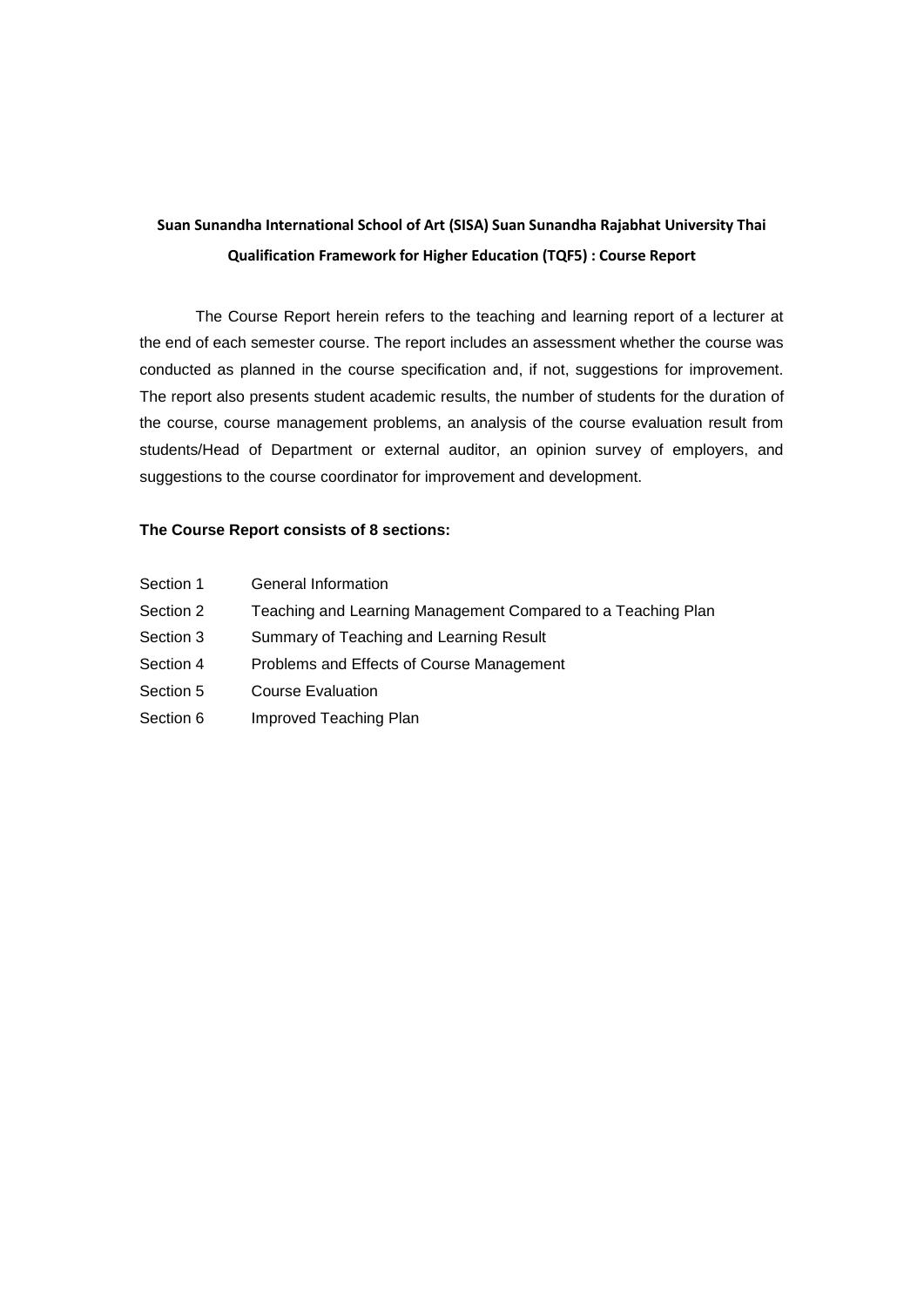## **Course Report**

# **Name of Institution: Suan Sunandha Rajabhat University Campus/Faculty/Department: Suan Sunandha International School of Art (SISA)**

## **Section 1: General Information**

- 1. Course title and code: **DEC 2206 Editing for Animation**
- 2. Pre-requisite: None
- 3. Responsible faculty, lecturer, and section: Mr. Samuel R. Forkner
- 4. Course semester/academic year: Semester 2/2016
- **5.** Place of study: MAC A, Salaya Campus

# **Section 2: Teaching and Learning Management Compared to a Teaching Plan**

#### 1. **Report of a planned teaching hours compared to an actual teaching hours**

Specify teaching topics, teaching hours according to the plan, and actual teaching hours. If the actual teaching hours are different from the plan by more than 25%, specify the reasons.

| <b>Teaching Topics</b>                          | <b>Planned</b>          | <b>Actual</b>           | If planned teaching hours differs |
|-------------------------------------------------|-------------------------|-------------------------|-----------------------------------|
|                                                 | <b>Hours</b>            | <b>Hours</b>            | from actual teaching hours more   |
|                                                 |                         |                         | than 25%, specify reasons.        |
| 1. Introduction to computer based<br>animation. | 3                       | 3                       |                                   |
| 2. Synthesis and motion pictures.               | 3                       | 3                       |                                   |
| 3. Montage types                                | 3                       | $\overline{\mathbf{3}}$ |                                   |
| 4. Montage types                                | 3                       | 3                       |                                   |
| 5. Editing projects                             | 3                       | $\overline{\mathbf{3}}$ |                                   |
| 6. Sound work                                   | 3                       | $\overline{3}$          |                                   |
| 7. Montage                                      | 3                       | $\overline{3}$          |                                   |
| 8. Timming and concepts                         | $\overline{\mathbf{3}}$ | $\overline{\mathbf{3}}$ |                                   |
| 9. Editing rough drafts                         | 3                       | 3                       |                                   |
| 10. Editing rough drafts                        | 3                       | 3                       |                                   |
| 11. Editing sound track                         | $\overline{3}$          | $\overline{\mathbf{3}}$ |                                   |
| 12. Editing fine cuts                           | $\overline{3}$          | $\overline{3}$          |                                   |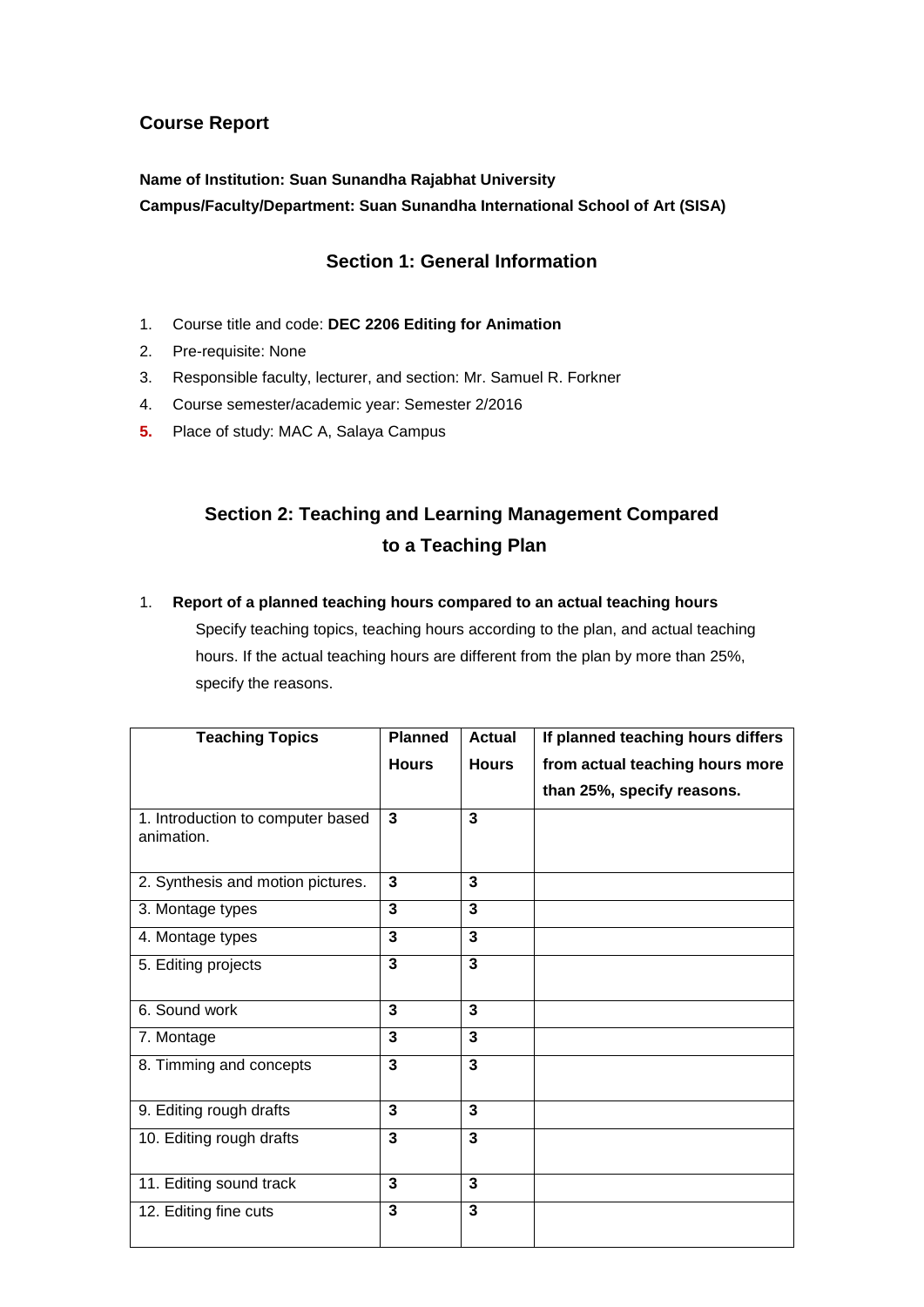| 13. Advanced concepts |  |  |
|-----------------------|--|--|
| 14. Color corrects    |  |  |
| 15. Special effects   |  |  |

#### 2. **Teaching topics not covered as planned**

Specify topics that are not covered according to the teaching plan. The lecturer may consider whether the main points of the topics affect learning outcomes at both the course and program levels. If there is any impact on student learning outcomes, give suggestions.

| <b>Teaching topics not</b><br>covered as planed | <b>Effects to learning</b><br>outcomes | <b>Provide any suggestions</b> |
|-------------------------------------------------|----------------------------------------|--------------------------------|
| Students needed more time                       | Other types of software were           | None required                  |
| in Flash.                                       | touched on in other classes.           |                                |

### **3. Efficiency of teaching towards learning outcomes, as specified in course design**

Specify whether teaching methodology can lead towards achievement of all domains of learning outcomes, as articulated in course specification. Specify problems found in teaching. Give suggestions.

| <b>Domains of</b>                                                                                               | <b>Teaching methodology</b><br><b>Efficiency</b>                                                                                                                                                                                                                       |            | <b>Setback during teaching</b> |                                                                                                 |
|-----------------------------------------------------------------------------------------------------------------|------------------------------------------------------------------------------------------------------------------------------------------------------------------------------------------------------------------------------------------------------------------------|------------|--------------------------------|-------------------------------------------------------------------------------------------------|
| <b>Learning outcomes</b>                                                                                        | and activities in class                                                                                                                                                                                                                                                | <b>Yes</b> | <b>No</b>                      | and Suggestions                                                                                 |
| <b>Ethics and Morals</b><br>1.1 Ethical and<br>disciplinary issues<br>1.2 Teaching<br>methods<br>1.3 Evaluation | 1.1.1 Students take full<br>responsibility of their own<br>learning.<br>1.1.2 Students attend<br>the class regularly and<br>submit assignments in<br>time.<br>1.1.3 Students have<br>academic ethics e.g. do<br>not commit plagiarism,<br>do not cheat on the<br>exams | $\sqrt{ }$ |                                | There was some plagiarism<br>on the test but the students,<br>once told, ceased<br>immediately. |
| Knowledge<br>2.1 Knowledge                                                                                      | 2.1.1 A mastery of the<br>concept presented in<br>class.                                                                                                                                                                                                               | √          |                                | Students needed more time<br>on the software after class.                                       |
| 2.2 Teaching                                                                                                    | 2.1.2 An increased<br>proficiency with English                                                                                                                                                                                                                         |            |                                | Student English improved                                                                        |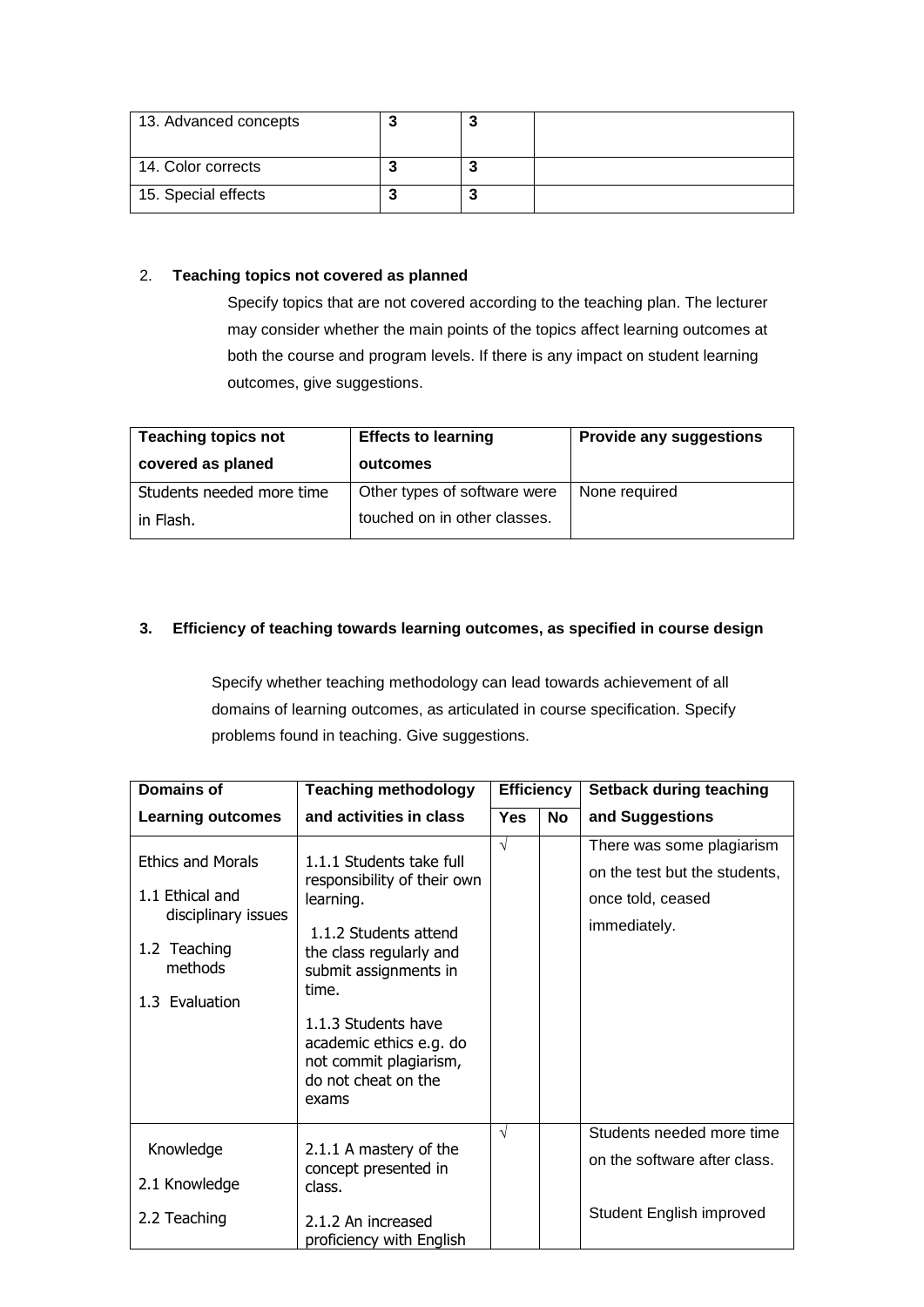| methods                                                                                                                                    | usage in both writing and<br>verbal communications                                                                                                                                                                                                                                                                                                                                                                                                                                                                                               |            |            | slowly, but steady                                                                                |
|--------------------------------------------------------------------------------------------------------------------------------------------|--------------------------------------------------------------------------------------------------------------------------------------------------------------------------------------------------------------------------------------------------------------------------------------------------------------------------------------------------------------------------------------------------------------------------------------------------------------------------------------------------------------------------------------------------|------------|------------|---------------------------------------------------------------------------------------------------|
|                                                                                                                                            | 2.2.2 Screening films                                                                                                                                                                                                                                                                                                                                                                                                                                                                                                                            |            |            | Students enjoyed watching                                                                         |
|                                                                                                                                            | with subsequent analysis.                                                                                                                                                                                                                                                                                                                                                                                                                                                                                                                        |            |            | professional work and                                                                             |
|                                                                                                                                            |                                                                                                                                                                                                                                                                                                                                                                                                                                                                                                                                                  |            |            | relating it to their studies.                                                                     |
| <b>Cognitive Skills</b><br>3.1 Expected<br>intellectual skills<br>3.2 Teaching<br>methods                                                  | 3.1.1 Increased fluency<br>in English, application of<br>critical thinking for<br>writing skills, knowledge<br>of the motion-picture<br>industry.<br>3.2.1 Short writing<br>assignments which build<br>on each other,<br>demonstration and<br>interactive discussions. A<br>very difficult midterm<br>used to develop test<br>taking skills and the final<br>exam for reinforcement                                                                                                                                                              | $\sqrt{ }$ |            |                                                                                                   |
|                                                                                                                                            | of said skills.                                                                                                                                                                                                                                                                                                                                                                                                                                                                                                                                  |            |            |                                                                                                   |
| <b>Interpersonal Skills</b><br>and Responsibilities<br>4.1 Interpersonal<br>skills (examples)<br>4.2 Teaching<br>methods<br>4.3 Assessment | 4.1.1 The students are<br>good team workers.<br>4.1.2 The students are<br>responsible for their<br>assignments or tasks<br>given in a individual, pair<br>or group work.<br>4.2.1 Working in a<br>professional style with<br>clear duties and goals<br>which differ from other<br>students in the same<br>group. Additional work<br>which changes the<br>responsibilities of<br>individual members.<br>Rotating positions and<br>group members.<br>4.3.1 Feedback from<br>students and analysis of<br>the quality of their in<br>class projects. | $\sqrt{ }$ |            | Students had to spend more<br>time on personal growth and<br>development of a basic skill<br>set. |
| Numerical Analysis,<br>Communication and<br>Information                                                                                    | 5.1.1 Working together<br>successfully requires<br>effective communication.                                                                                                                                                                                                                                                                                                                                                                                                                                                                      |            | $\sqrt{ }$ | Students did use online<br>resources for<br>communicating and<br>learning. But it could not       |
| <b>Technology Skills</b>                                                                                                                   | 5.1.2 Statistical grade<br>distribution.                                                                                                                                                                                                                                                                                                                                                                                                                                                                                                         |            |            | replace the basic                                                                                 |
| 5.1 Communication,<br>numeral analysis, and                                                                                                | 5.1.3 Use of an internet                                                                                                                                                                                                                                                                                                                                                                                                                                                                                                                         |            |            | fundamental skill set                                                                             |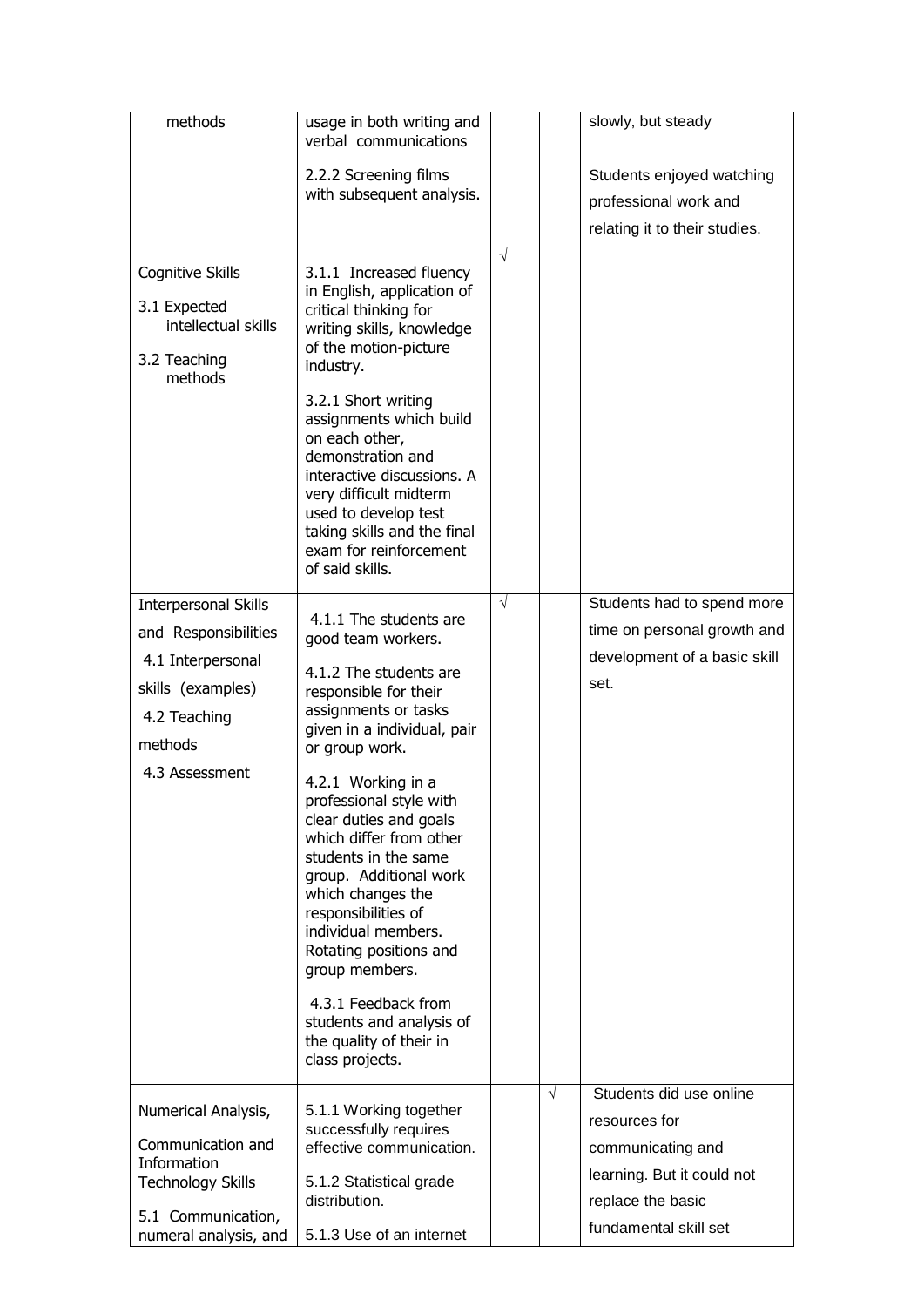| IT skills               | platform for<br>communication and                    |  | achieved by concentration<br>and hard work. |
|-------------------------|------------------------------------------------------|--|---------------------------------------------|
| 5.2 Teaching<br>methods | database.                                            |  |                                             |
| 5.3 Assessment          | 5.2.1 Supplementary<br>information and guidance      |  | Not enough students for a                   |
|                         | online.                                              |  | meaningful database.                        |
|                         | 5.2.2 Demonstration of<br>skills in classroom.       |  |                                             |
|                         | 5.3.1 Statistical analysis<br>of database.           |  |                                             |
|                         | 5.3.2 Statistical analysis<br>of grade distribution. |  |                                             |

#### 4. **Teaching improvement**

Suggest strategies to your department to improve teaching methodology based on problems found in Section 2, No. 3.

**Suggestions:** Students need basic drawing skills even for careers on the computer. There are many distractions for them which inhibit deep concentration. Students look for short cuts and techniques to draw well, but there are none. It would help to schedule trips to museums and other art schools so that they can see how non-computer based artists work.

## **Section 3: Summary of Teaching and Learning Results**

- 1. Number of students registered for the course: 6 students
- 2. Number of students at the end of the semester: 6 students
- 3. Number of students who withdrew from the course: 0 students
- **4.** Distribution of scores level (grade)

| Student's score as percentage | Grade | <b>Total</b> | Percentage |
|-------------------------------|-------|--------------|------------|
| $85 - 100$                    | A     | 7            | 90         |
| $80 - 84$                     | $B+$  |              | 10         |
| $75 - 79$                     | В     |              |            |
| $70 - 74$                     | $C+$  |              |            |
| $65 - 69$                     | С     |              |            |
| $60 - 64$                     | D+    |              |            |
| $55 - 59$                     | D     |              |            |
| $0 - 54$                      | F     |              |            |
|                               |       |              |            |
|                               | W     |              |            |

- **5. Factors influencing unusual scores level:** None
- **6. Errors from (grade) assessment plan**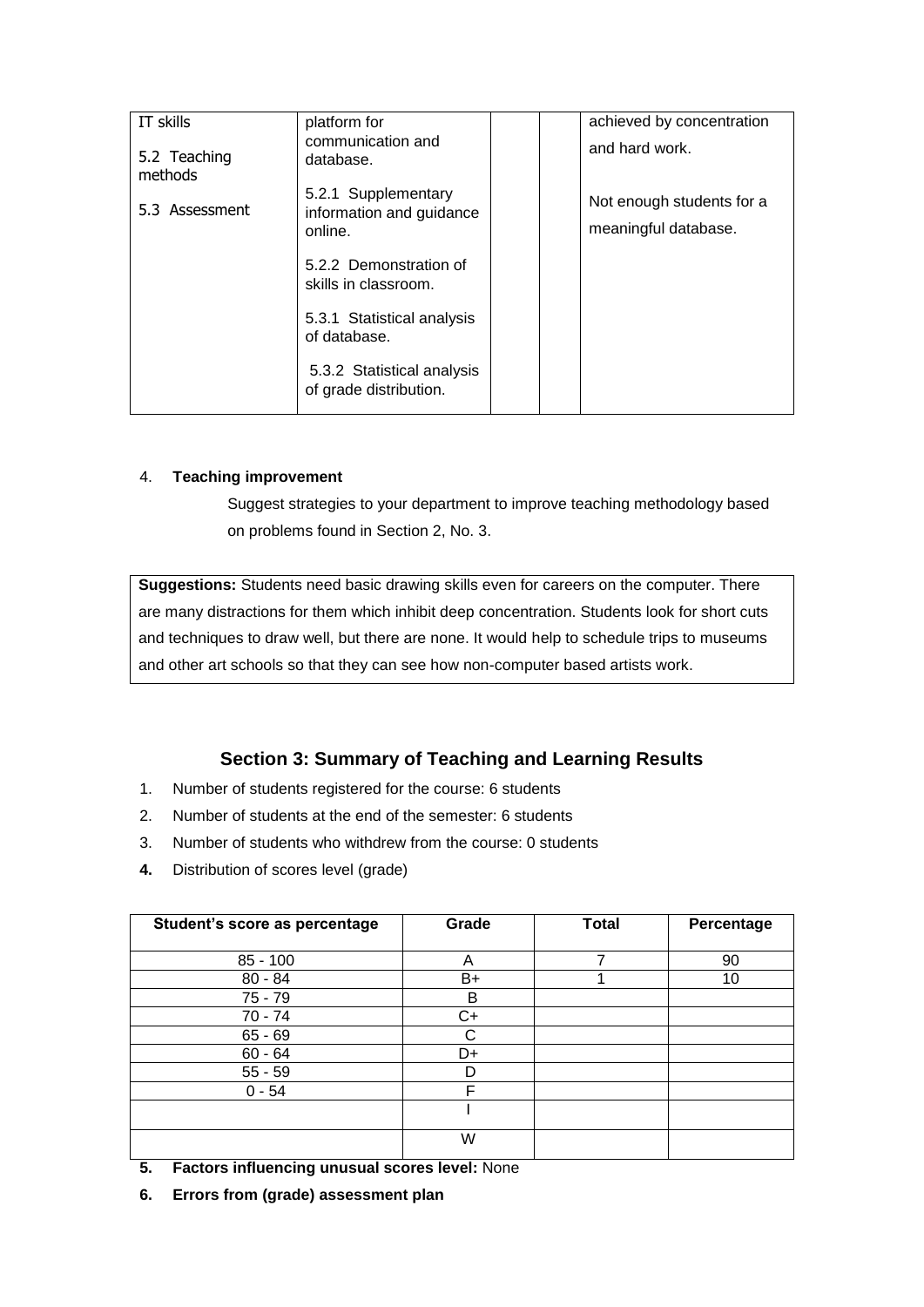#### 6.1 Errors about setting time for assessment

6.1.1 Specify errors and reasons.

|      | 6.1 Errors due to timing | <b>Reasons</b> |
|------|--------------------------|----------------|
| None |                          |                |

#### 6.2 Errors about assessment techniques

6.2.1 Specify errors and reasons.

| 6.2 Errors due to the assessment | <b>Reasons</b> |
|----------------------------------|----------------|
| techniques                       |                |
| <b>None</b>                      |                |

#### 7. **Revision of student efficiency**

7.1 Specify methods of revision and summarize the result.

| <b>Method of revision</b> | <b>Conclusion</b> |
|---------------------------|-------------------|
| None                      |                   |

# **Section 4: Problems and Effects of Course Management**

#### 1. **Teaching resources and facilities problem**

1.1 Specify problems about teaching resources and facilities and their impact.

| <b>Problems</b>                             | <b>Impacts</b>         |
|---------------------------------------------|------------------------|
| Class requires more individual, independent | Skills develop slowly. |
| work by students.                           |                        |

#### 2. **Management and organization problem**

2.1 Specify problems about management and organization and their impact on student learning.

| <b>Problems</b> | <b>Impacts</b> |
|-----------------|----------------|
| None            | None           |

## **Section 5: Course Evaluation**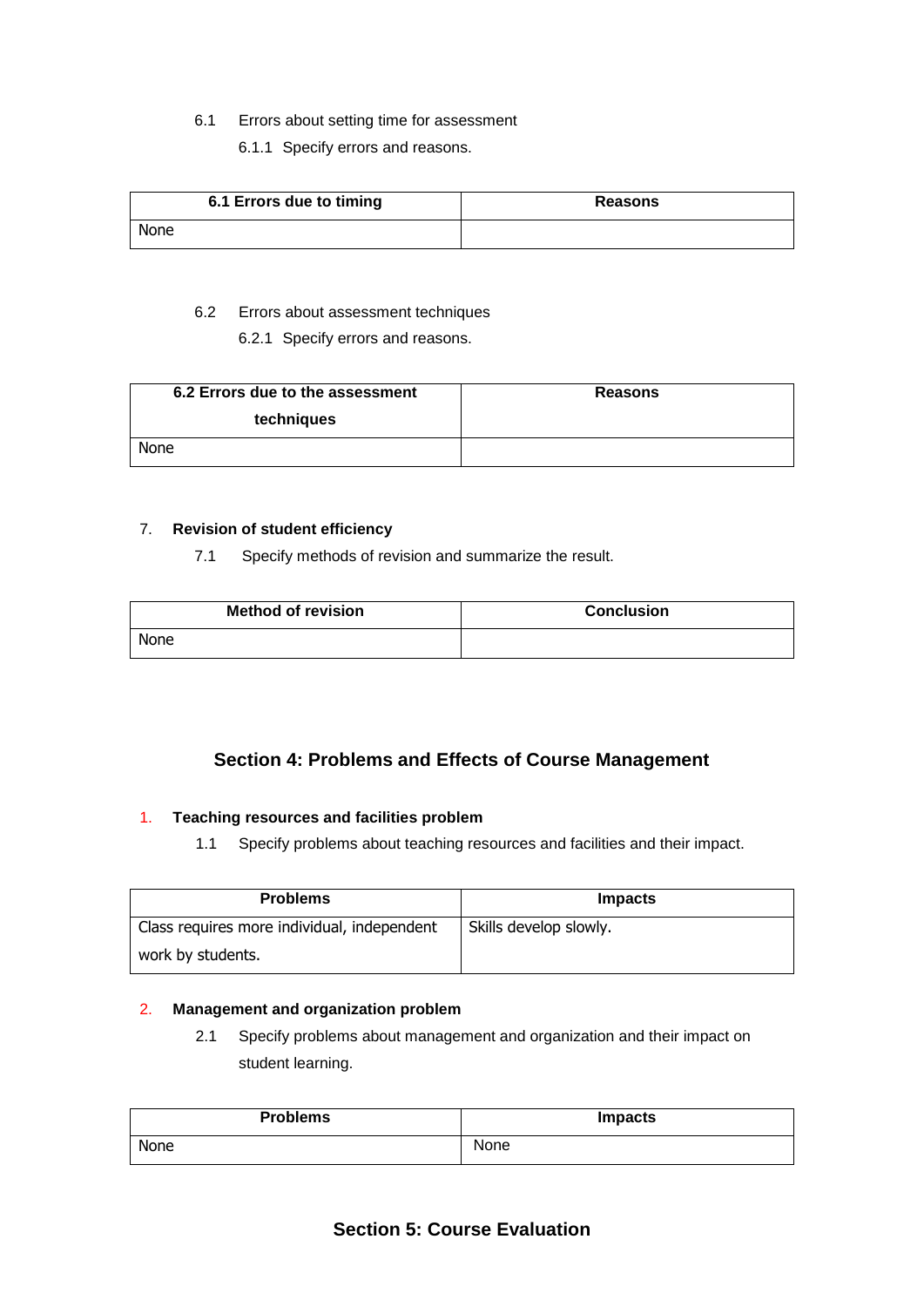#### 1. **Result of student course evaluations (please see attachment.)**

- 1.1 Feedback from student evaluations
	- 1.1.1 Specify strengths and weaknesses.

Students learn quickly on the computer, however they have trouble reading the menus, manuals and tutorials that are in Englsih.

1.2 Lecturer's opinion of student feedback

The students don't understand the competitiveness in this field and the need to work harder.

#### **2. Result of course evaluation from other evaluation methods.**

**2.1** Feedback from other evaluation methods

**2.1.1** Specify strengths and weaknesses.

Strengths: Every student demonstrated ability and growth, and a potential to continue on their own.

Weaknesses: Students needed constant encouragement to get started and stay focues.

Many gave up too easily or didn't really try to advance the assignment to its full potential.

Concentration skills are not enough and there are too many distractions.

**2.2** Lecturer's opinion of feedback

I feel that the students liked the course and learned a lot. They may have been expecting more, but the link to drawing is important.

# **Section 6: Improved Teaching Plan**

#### 1. **Progression of improved teaching plan as presented in the previous course report.**

1.1 Specify an improved teaching plan that was proposed in the previous semester/academic year, and describe whether it was conducted as planned. If not, give reasons.

| An improved plan            | The result |
|-----------------------------|------------|
| Not applicable – first year |            |